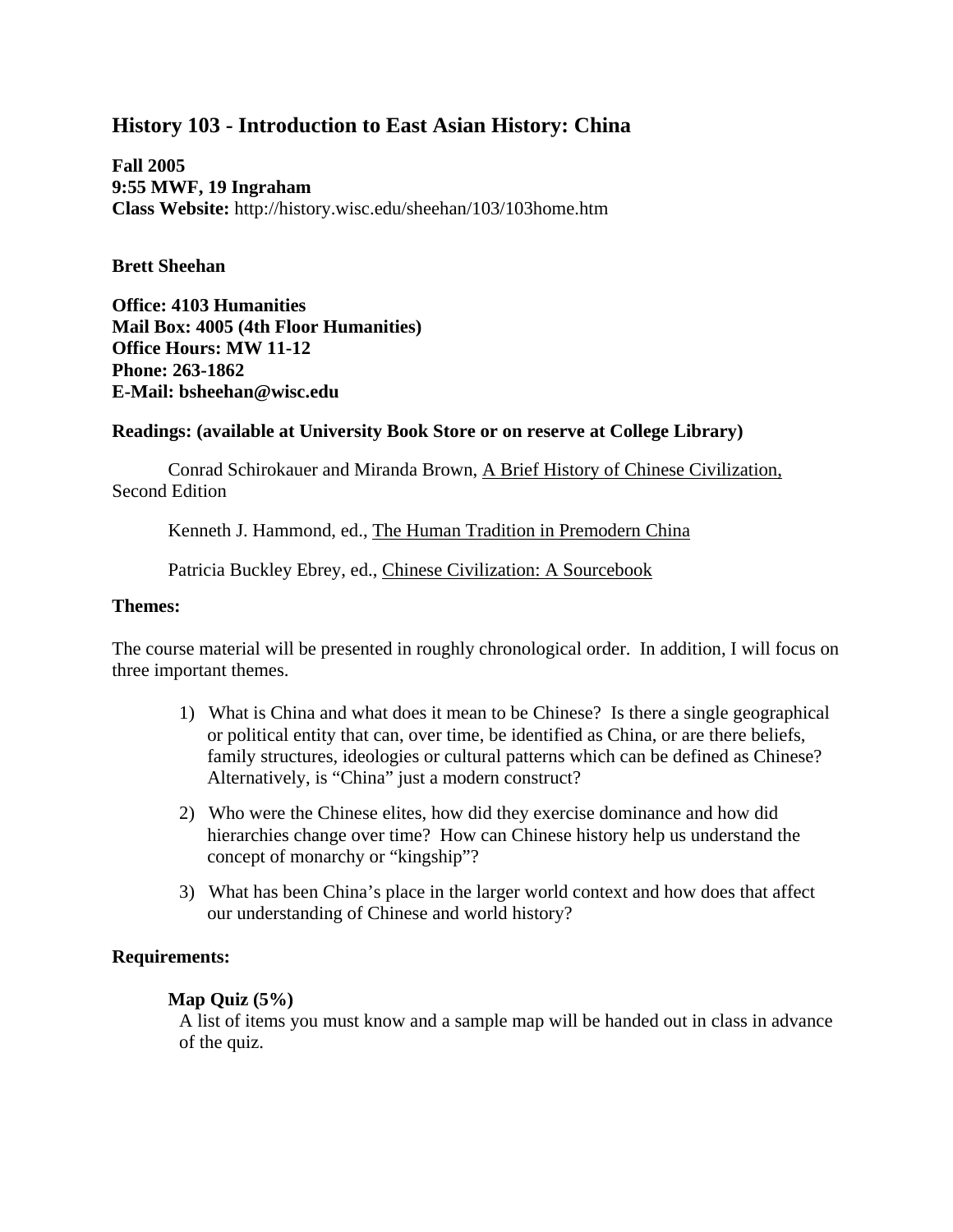#### **Section (15%)**

Your section grade is determined by attendance and participation in weekly section meetings. You should have the readings completed before section each week to facilitate discussion. You will be allowed one free absence in section for the semester; each additional unexcused absence will result in a one-half letter grade deduction.

Once during the semester you will be required to bring a current newspaper or periodical article about China to section and discuss its implications (bring copies for all section members). Possible sources for articles (most have web versions):

*The New York Times, The Wall Street Journal, Far Eastern Economic Review, Asian edition of Time Magazine, South China Morning Post*

### **Midterm (15%) and Final (20%)**

The midterm will include identifications of terms (see ID handout) and identification and analysis of quotes from the Ebrey readings. The final will be similar with the addition of an essay question related to the themes of the class. Examinations will not be rescheduled without a medical excuse or other valid excuse in accordance with University policy.

#### **Three Two-Page papers (45%, or 15% each)**

Over the course of the semester, you must write **two analytical** papers and **one creative** paper. See the Two-Page Paper Handout for further guidelines.

Papers will be **due in section the week after the reading is assigned** on the syllabus. In other words, if you do a paper on week three readings, it will be due in section week four. You will decide when to hand in the paper and which will be creative and which two will be analytical.

 First Paper due no later than Week Six Second Paper due no sooner than Week Seven and no later than Week Ten Third Paper due no sooner than Week Eleven and no later than Week Sixteen

#### **Handouts**

The following handouts, as well as the syllabus, are available for viewing and download on the course website http://history.wisc.edu/sheehan/103/103home.htm. Those marked with asterisks (\*) will not be handed out in class, but must be downloaded

**\*Geography Handout** - a list of items you need to know for the map quiz

**\*Practice Map** - a blank map of China like the one you will use to take the map quiz

**\*ID Handout** - List of items you will need to be able to identify for the midterm and final.

**\*The Two-Page Paper** - detailed instructions on writing your two-page paper assignments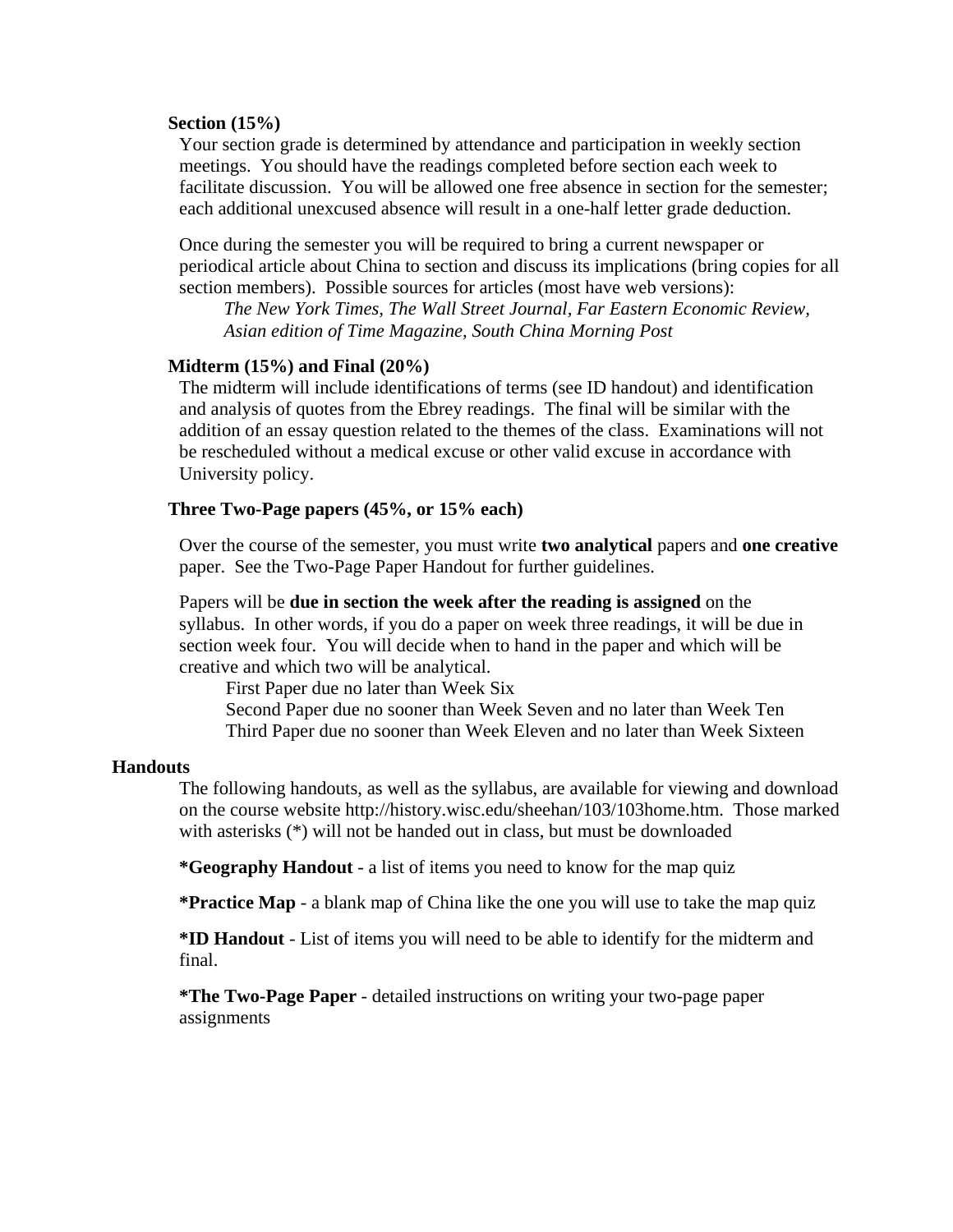### **Week One - Course Organization, Geography and the Origins of Chinese Civilization**

 Schirokauer preface, map and timeline (unpaged sections after the table of contents), 3-8; Hammond, xiii-xx

Fri 9/2

### **Week Two – The Shang and other Bronze Age Cultures**

 Schirokauer Chapter 1; Hammond, 1-13; Ebrey Reading # 1 Mon 9/5 **Labor Day Holiday** Wed 9/7 Friday 9/9

### **Week Three - The Late Zhou Period and Its Classic Texts**

Schirokauer, Chapter 2; Ebrey, Readings # 2-10

Mon 9/12 Wed 9/14 Fri 9/16

#### **Week Four - The Qin and Han: Empire and the Transformation of the Confucian Vision**

Schirokauer 51-77, Hammond 15-26; Ebrey Readings # 11-15, 17, 19

Mon 9/19 Wed 9/21 **(Map Quiz)** Fri 9/23

### **Week Five - Division and Change**

 Schirokauer 77-85, 88-92, 97-103, 104-end of the chapter; Hammond, 27-55; Ebrey Readings # 20, 21, 24 Mon 9/26 Wed 9/28 Fri 9/30

### **Week Six - Religion**

 Schirokauer (all readings on religion in chapter four) 85-88, 92-97, 103-104; Hammond, 57-76; Ebrey Readings # 18, 22, 23, 27, 31, 33, 34, 37. Mon 10/3 Wed 10/5 Fri 10/7

### **Week Seven - The Sui and Tang: Reunification and Splendor**

 Schirokauer, Chapter 5; Hammond, 77-92; Ebrey Readings # 25, 26, 28-30 Mon 10/10 Wed 10/12 Fri 10/14

### **Week Eight - The Song: The Dawn of Late Imperial China**

 Schirokauer, Chapter 6, Hammond, 93-109; Ebrey Readings # 32, 35, 36, 38-41 Mon 10/17 Wed 10/19

Fri 10/21